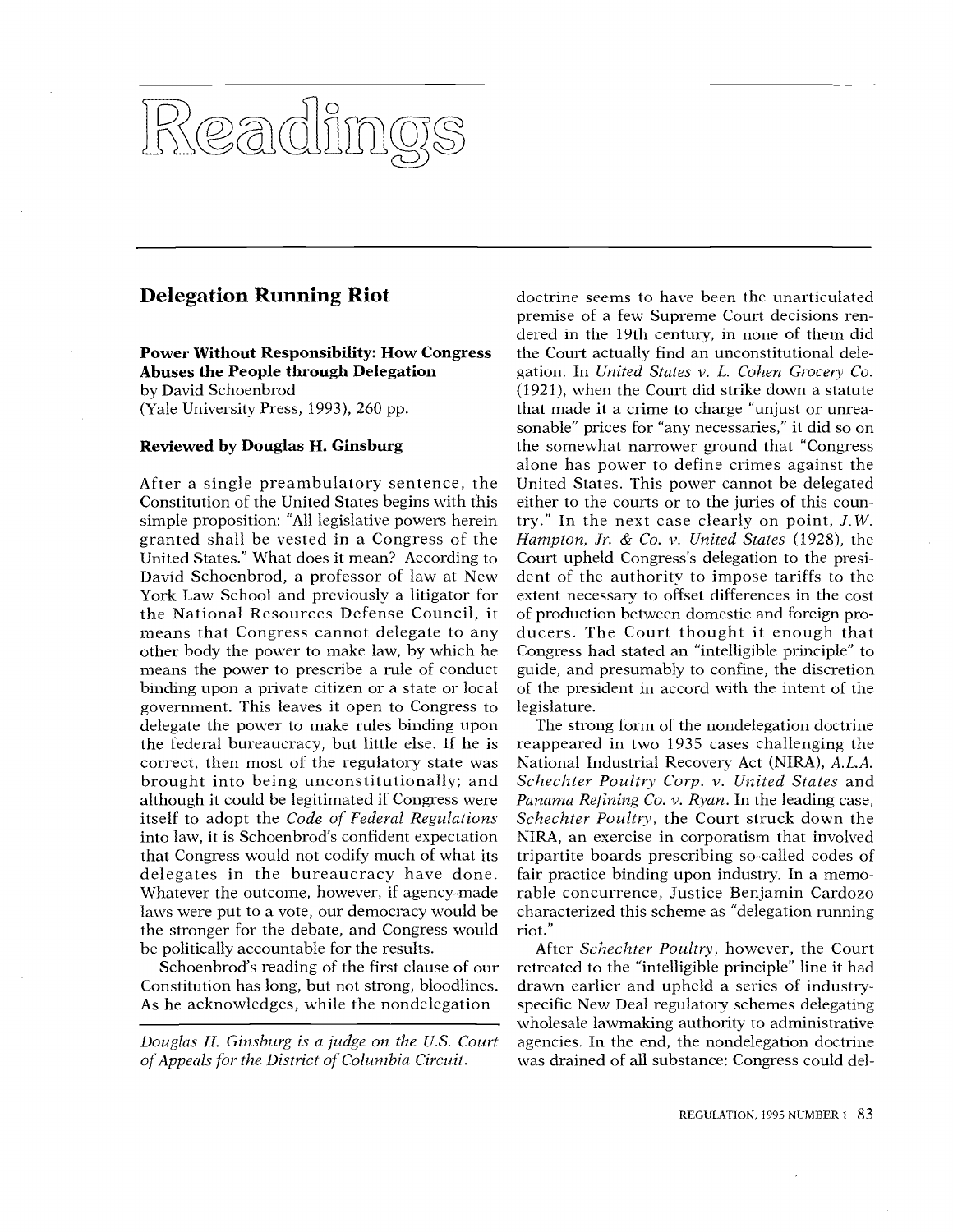egate open-ended authority to regulate the private sector "in the public interest" without fear of judicial interference. (See, e.g., United States v. Rock Royal Co-op, Inc. (1939)) Indeed, Congress has delegated to the president comprehensive emergency authority to regulate wages and prices throughout the economy—authority that President Nixon used in 1971-constrained only by the "intelligible principle" that it is to be used to combat various economic problems, such as inflation. (See Amalgamated Meat Cutters and Butcher Workmen of North America. AFL-CIO v. Connally, (D.D.C. 1971))

So for 60 years the nondelegation doctrine has existed only as part of the Constitution-in-exile, along with the doctrines of enumerated powers, unconstitutional conditions, and substantive due process, and their textual cousins, the Necessary and Proper, Contracts, Takings, and Commerce Clauses. The memory of these ancient exiles. banished for standing in opposition to unlimited government, is kept alive by a few scholars who labor on in the hope of a restoration, a second coming of the Constitution of liberty---even if perhaps not in their own lifetimes.

#### **Bad Economic Policy**

Schoenbrod's brief-for that is what he has written—for reviving the nondelegation doctrine argues that delegation is not only bad constitutional law but also bad policy. He interweaves throughout his text two case studies, suitably chosen to give the naive reader a sense of the outrages to which federal regulation is prone. One concerns the "marketing orders" by which the secretary of agriculture has since 1933 exercised delegated authority to limit the sale of various commodities—he focuses upon oranges—lest the abundance produced by American farmers result in low prices for consumers. This bootless effort has done little to benefit citrus growers, for the usual reasons when there are rents to be distributed, but it has comfortably supported the management of the Sunkist Growers' Cooperative.

I was first introduced to the glories of orderly marketing in 1984, when I became the head of the Office of Information and Regulatory Affairs (OIRA) at the Office of Management and Budget. OIRA is the office that President Reagan created for the purpose of reviewing agency regulations for consistency with administration policy, prin-

cipally the seemingly modest policy that the benefits of a regulation should exceed its costs insofar as the authorizing statute allows. My predecessor had had a dust-up with the secretary of agriculture over citrus marketing orders, the only result of which was an appropriations rider prohibiting our office from subjecting any further marketing orders to the discipline of regulatory review. I was aware, therefore, of the major coops' political clout, but I did not fully appreciate their gall until I received in the mail a shrinkwrapped lemon and a note from an insurgent grower. He reported that because shrinkwrapped lemons have a much longer shelf life than unwrapped lemons, the U.S. Department of Agriculture had made it unlawful to market a shrink-wrapped lemon.

Schoenbrod's other case study concerns the Clean Air Act of 1970 and its periodic amendments dealing with industrial and automotive emissions. His analysis of the act and of the difficulties it has both created and encountered is masterful; of course, he was involved intimately in some of the litigation it spawned. His thesis here is that the Clean Air Act of 1970 was "the first instance of narrow delegation." Congress, he maintains, felt the sting of critics who blamed its prior broad delegations to the Department of Health, Education, and Welfare (HEW) for "stymieing efforts to clean up the air." Congress reacted, not by making the hard decisions it had earlier ducked by means of broad delegations. but rather, by enacting detailed instructions to the implementing agency without "facing the conflicts between its twin promises of protecting health and the economy."

Schoenbrod's bill of particulars against the Congress of 1970 and all of its successors that amended the act before 1990 is long, specific, and persuasive. The 1970 Congress pretended that "technology-forcing" would resolve the conflict between achieving the national ambient air quality standards it prescribed and at the same time keeping factories running: "The states were left regulating those sources whose control would spark the fiercest opposition—existing sources." States were required to submit plans to deal with automobile pollution, but when they failed to do so, the act provided that the Environmental Protection Agency (EPA) would prescribe plans for them, although "Members of Congress, in debating the Act, had not spoken of national takeover of state and local land use and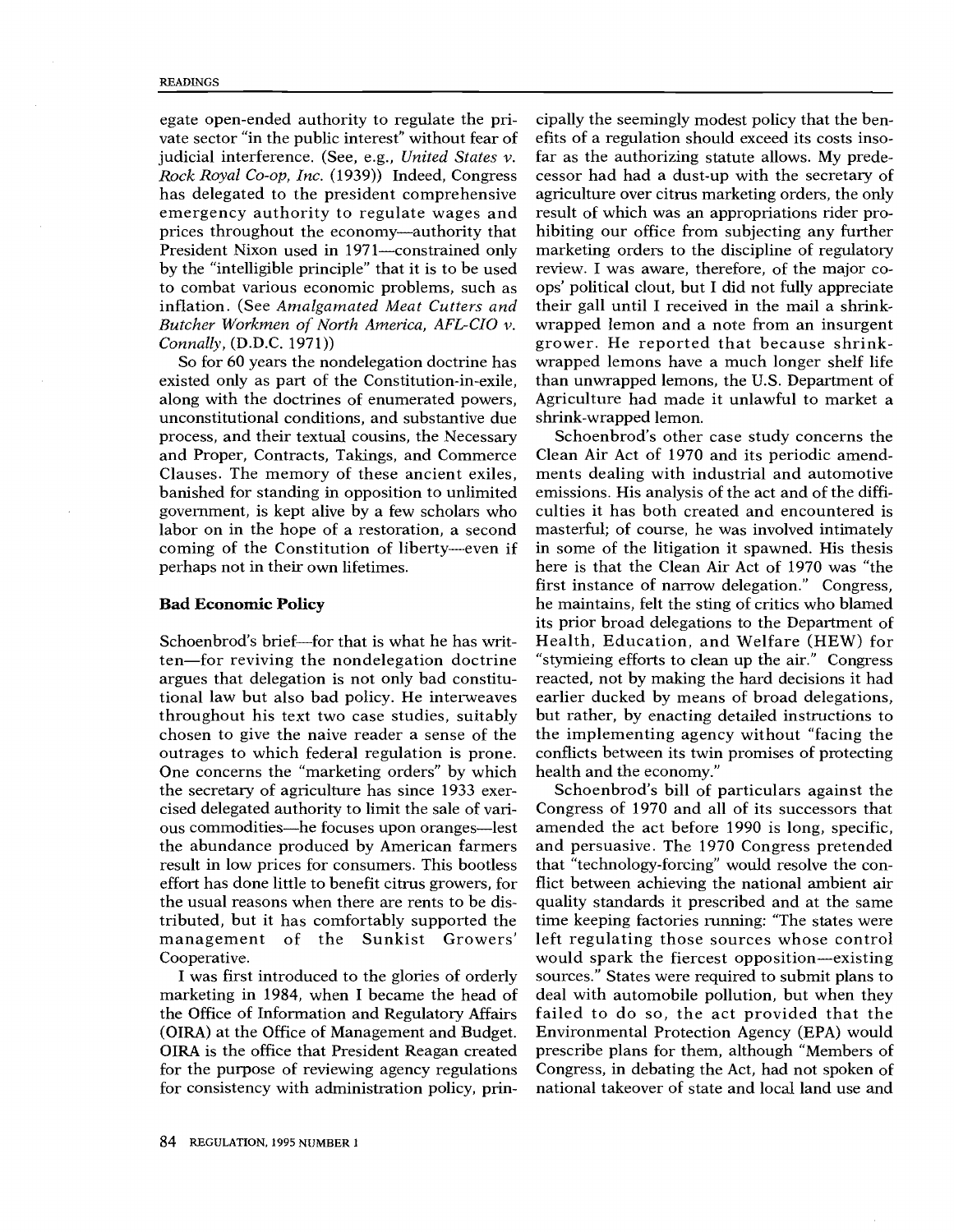`3' otherwise and instructed the agency to set stantransportation policies, and had not provided the administrator political support for such actions." Again, Congress, knowing that there was no threshold "above which the air was risky and below which the air was healthy," but rather a continuum of degrees of risk, simply pretended dards "allowing an adequate margin of safety [to] protect the public health." This left it to the EPA to reap the whirlwind.

# Political Motives

ent<br>hic<br>ces ing the thousands of pages of implementing regthe agency jump through additional hoops. But by ulations. Here is his conclusion: "It would be S Clean Air Act is the result of some unforeseen whi th 2011 in out bot explain m period single Vii ,O, how the Clean Air Act has grown more than nine- $\frac{d}{dt}$  they have acted in favor of the good and the  $\frac{d}{dt}$  stitu sequences, conflicts, and hardships that hard There is much more in Schoenbrod's account of fold to its present length of 718 pages, not countcomforting, but wrong, to think that the delay, complexity, and confusion produced by the mistake in its design rather than the inevitable consequence of delegation. Delegation inevitably produces these results because an agency is left to make the law and rationalize it in detail, and even then the law is not settled. Narrowing the delegation compounds the problem by making the chief source of the difficulty is more insidious: Legislators seem to be unconcerned about imposing delay, complexity, and confusion on their constituents when they delegate." Why? Because legislators are themselves essentially an interest group, interested in showing the voters true and in distancing themselves from the coninevitably arise in the real world where government affects people. Indeed, by Schoenbrod's account, the legislators stand to gain from, and therefore favor ways of creating, regulatory nightmares for the citizenry; that puts them in a position to do "casework" on behalf of constituents beleaguered by the federal bureaucracy to which the legislators have delegated the hard choices.

rh. tik,xit;n Schoenbrod's analysis of legislators' motivation draws upon and extends the work of Harvard's Morris Fiorina. Like Fiorina, he assumes that legislators vote "partly on the basis of how their vote will look to the public rather than whether it helps the public." From the legislators' perspective, a publicly perceived benefit

ch lic<br>ississide coordit<br>isside coordit ch mpm<br>i.ch mpm usl oso ca<br>oca foot so gain-regardless of whether the real cost out-P.H. d. cici or uali util hinnus san sad hive over d ectributes states of the contract control of the state of the state of the state of the state of the state of the state of the state of the state of the state of the state of the state of the state of the state of the st responsible, whereas the legislators could take which are unlikely to be looled, and the general<br>public, which is *rationally* ignorant—because the depend upon public stuplatty in order to explain<br>legislative action, however. Rather, it distinguish that outweighs a publicly perceived cost is a barweighs the real benefit. This model does not depend upon public stupidity in order to explain es between sophisticated, concentrated interests, which are unlikely to be fooled, and the general stakes are small for any one individual-of the details of what their representatives do. Thus, Schoenbrod suggests that Congress set auto emission standards itself because delegation would not have fooled the auto industry about the costs being imposed upon it or who was credit for their vote with the general public, which would be ignorant of the costs.

oppose its costs, which is political heaven. The Schoenbrod claims that his Clean Air Act example not only conforms to the predictions of Fiorina's model, it suggests additional ways in which legislators benefit from delegation. For example, delegation allows a legislator "simultaneously to support the benefits of an action and 1970 Clean Air Act passed all but unanimously, but some legislators who had been its strongest advocates opposed EPA when it was compelled by the statute to impose costs on their constituents."

tions. Indeed, Schoenbrod points out that "even agency is somewhat independent of the president, he can distance himself from its reguladential elections, and the president can sign the In addition, Schoenbrod argues that delegation is not unattractive to presidents, notwithstanding legislators' common practice of blaming presidential appointees when congressional policies are implemented at the expense of constituents. Schoenbrod suggests that because of the long delays built into the regulatory process, hardships will not generally be felt by the public until after one and often two intervening presidelegating legislation knowing that he will not have to deal with the problems it will create. Moreover, to the extent that the implementing incumbent presidents try to 'run against the government,"' referring here to President Bush's declaration, shortly before the 1992 elections, of a 90-day moratorium on new regulations.

Schoenbrod's point about presidents is not very satisfying. While it is true that there is often a long lag between the delegation of lawmaking authority and the bite of regulation-especially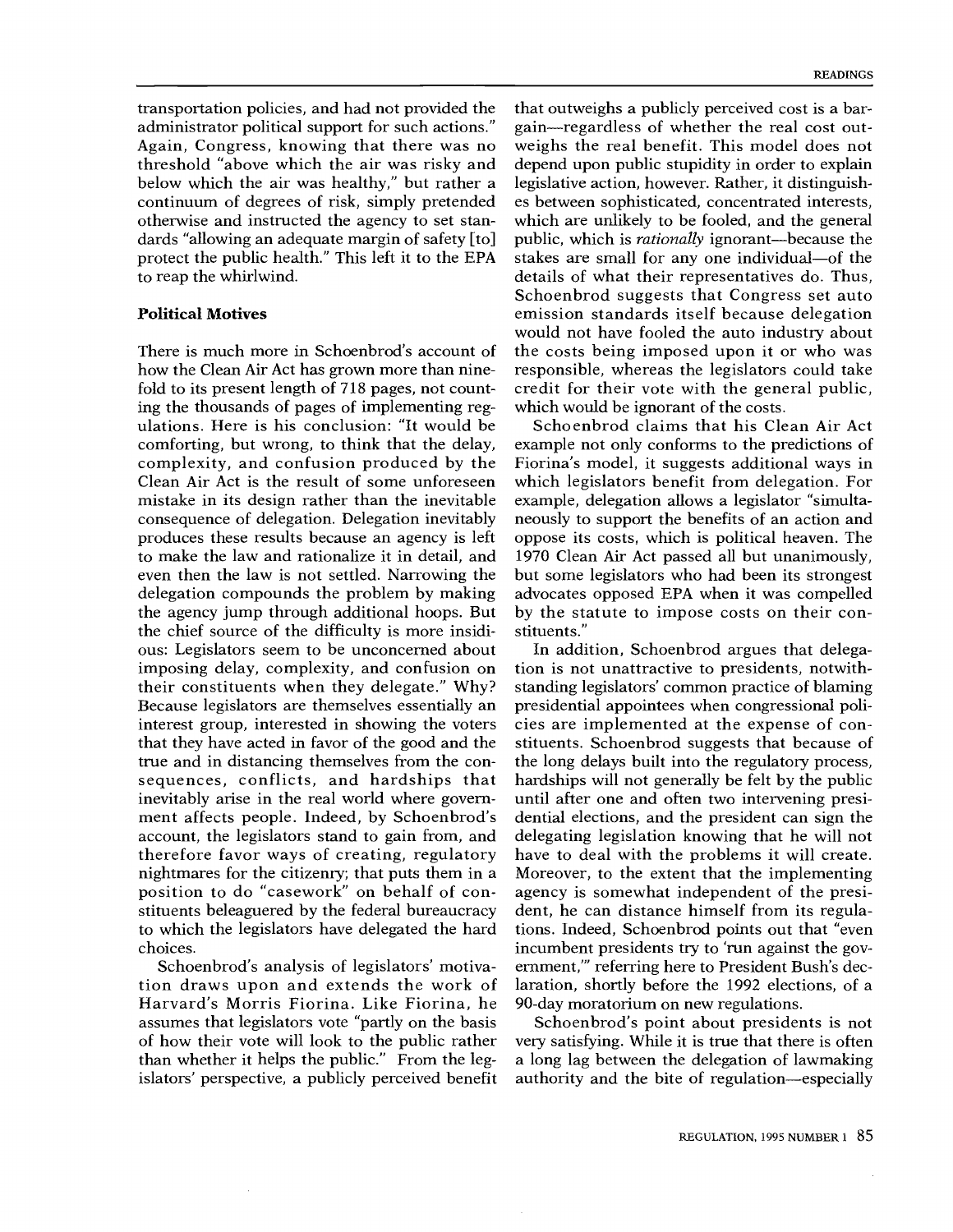bent president. In sum, while one can underexplained why presidents seem willing to catch deg nomic platform on which he defeated an incumfrom always the case. Increasingly, Congress ans environmental regulation, which is typically aimed at very complex phenomena-this is far even specifies that an agency is to issue regulations within 90 or 180 days. Moreover, the 1992 example would seem to cut the other way, in light of the outcome of the election. Indeed, in 1980 candidate Reagan made control of federal regulation one of the four elements of the ecostand why Congress would want to toss hot potatoes to the president, Schoenbrod has not them.

### Simple Solutions?

delegation: what is to be done? The author's side preter looks backward to what a past legislature – ma self-defining—but maintains that, even so, not ever any statute in which Congress delegates power to "wl tion-both because texts are ambiguous and edges that statutes will always require interpreta-<br>tion—both because texts are ambiguous and abor But to return to Schoenbrod's main concern with breathtakingly simple conclusion is that the Supreme Court should declare unconstitutional another body, whether agency or court, "to decide what conduct [is] prohibited." Anticipating his critics, Schoenbrod acknowlbecause they must be read in a context that is not every statute delegates lawmaking power. The distinction comes down to this: "A law interthought, while a lawmaker looks forward to how a proposed law would affect society."

some degree of confidence what it thinks the leg-. l w 、, as re ta isl a く co ar ι re at it rt ir 」 e g ety"-in order to test that interpretation for con-CAD `CS islature would have wanted had it considered the oth tion and upon the clues that can be gleaned from tior Unfortunately, things are not quite that simple-except in cases too simple actually to be litigated. In most real cases, the court or agency interpreting a statute cannot literally determine "what a past legislature thought" because the legislature did not address the precise issue in dispute. The court or agency can at best say with question-based upon the purpose of the legislawhat the legislation says about closely related questions. That exercise will often, however, require the court or agency to "look forward to how a [possible interpretation] would affect socisistency with the legislature's purpose-and that is the very thing Schoenbrod identifies as the

the inherent necessities of governmental coordits S of teatin living in believe us direction error in the second team in the second team in the second team in the second team in the second team in the second team in the second team in the second team in the second team (],, j.. '.s ut free that is a free that is a free that is a free that is a free that is a free that is a free that is a free that is a free that is a free that is a free that is a free that is a free that is  $\frac{1}{\sqrt{2}}$ inchoate emergency, here referring to the lower  $\begin{bmatrix} d\\ \text{p} \end{bmatrix}$ <br>  $\begin{bmatrix} 1\\ \text{d} \end{bmatrix}$ d<br>!er a point of principle but over a question of "whether the Nation is at war" or faces some ti gu i-i-o-e griff go off 2) ii-fi-i-m n n n s = -s t er i-i- la cl = e e t er i-t e e e el h = e r = 1 oc ey ut h = t d t = 1 d t = 1 nation"; and (3) that involves "multifarious and Thus, Schoenbrod errs in thinking that he has answered the objection of Justice Scalia, who in dissenting from Mistretta v. United States (1989)-in which the Supreme Court upheld the constitutionality of the U.S. Sentencing Commission-reasoned as follows: (1) because "no statute can be entirely precise, and ... even some judgments involving policy considerations must be left to the officers executing the law and to the judges applying it, the debate over unconstitutional delegation becomes a debate not over degree"; (2) the degree of permissible delegation (here quoting Chief Justice Taft in the 1928 case) "must be fixed according to common sense and (in the nonpartisan sense) highly political" considerations as to which Congress and not the Court has the institutional competence. Among those considerations Justice Scalia included court case upholding wage and price controls in 1971.

ond-guess the Congress, no meaningful concept gr<br>mga<br>dareg ng<br>ose<br>ent<br>ent<br>d t even of necessity, much less emergency, could manageable standard for determining excessive While claimed emergencies are indeed matters about which the Court is properly hesitant to secjustify routine delegation of the lawmaking function to agencies and courts  $if$  there is a judicially or unjustified delegations from those meeting "the inherent necessities of governmental coordination." If there is, Schoenbrod has not articulated it in the few pages he has devoted to the subject. Perhaps interest spurred by Schoenbrod's book will elicit further effort in that direction.

other proposals that might mitigate the problem,<br>even if they are not as powerful as the constitutional solution to which Schoenbrod would take to others. Thus, we have seen serious proposals Meanwhile, increased sensitivity to the problems created by wholesale delegation of lawmaking authority, whether of the broad or narrow variety, at the very least invites attention to any even if they are not as powerful as the constituus. There have been any number of attempts in the last 20 years or so to rein in the tendency of Congress to pass ever more regulatory laws, facilitated by its ability to delegate the hard choices for a regulatory budget, analogous to the fiscal budget, designed to constrain the burden that